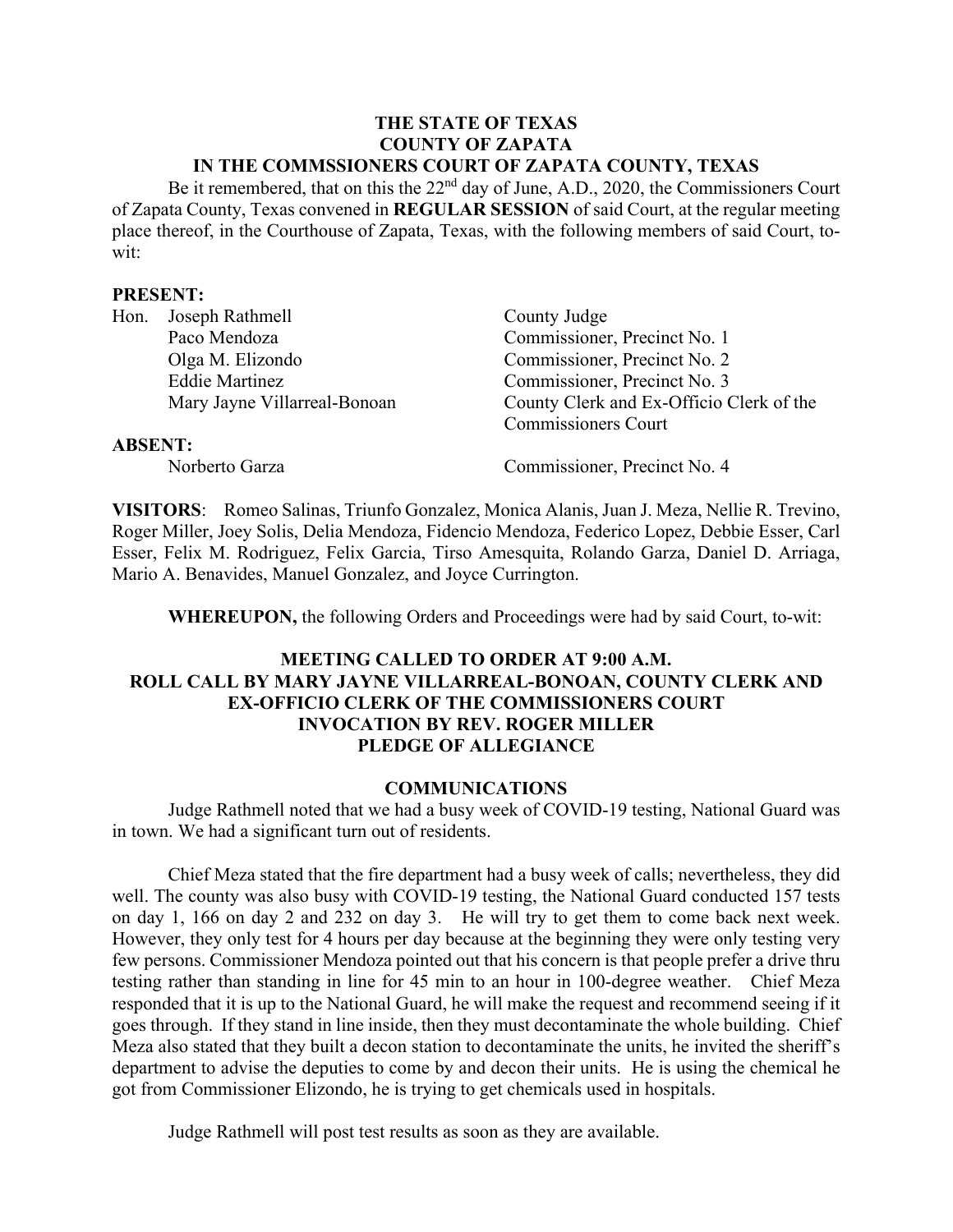Judge Rathmell and Commissioner Elizondo thanked the Villarreal Family for the refrigerated truck for the truck used for the distribution of milk. The program was extended and they will be back next Wednesday and will distribute in Zapata, then travel to San Ygnacio Community Center, Falcon Community Center, and Siesta Shores Park, so the people won't have to drive to pick up the milk. USDA funded the program, and they are working with RAM Nutritional Services. He suggested that those picking up should wear face masks to feel safer during the distribution and not be exposed to any virus.

Judge Rathmell also commented on following the lead of Judge Wolfe's Order from Bexar County, in addressing the address surge of cases and trying not to be in conflict with governors orders. He is going to require that businesses require face covering for employees and all customers or face fines. Zapata County also issued the same executive order on Friday allowing time for businesses to prepare. All businesses are on their own making these requirements.

On a different note, storm cleaning is still going on in the entire county. There are trees leaning on electrical lines. A list of addresses was submitted by Commissioner Mendoza to Mr. Camacho of AEP. There is also a trampoline hanging from utility lines somewhere on the highway by the County News.

#### **ORDER APPROVING INVOICES**

Motion was made by Commissioner Mendoza, seconded by Commissioner Martinez, to approve invoices in the amount of \$718,783.31 as presented by Triunfo Gonzalez.

The above motion, being put to a vote, was approved by the affirmative vote of all members of the Court.

#### **ORDER APPROVING CHECKS ISSUED**

Motion was made by Commissioner Mendoza, seconded by Commissioner Martinez, to approve checks issued in the amount of \$718,783.31, as requested by Hon. Romeo Salinas, County Treasurer.

The above motion, being put to a vote, was approved by the affirmative vote of all members of the Court.

#### **NO REPORT – BOYS AND GIRLS CLUB IS CLOSED**

8. Boys and Girls Club Report as requested by Hon. Paco Mendoza, Commissioner, Pct. 1. The club is closed, employees are working. They have a grab and go program for kids.

### **ORDER APPROVING TO RATIFY SUPPLEMENTAL EMERGENCY REQUIRING FACIAL COVERINGS WHEN OBTAINING OR PROVIDING SERVICES**

Motion was made by Commissioner Mendoza, seconded by Commissioner Elizondo, to approve to ratify a supplemental emergency requiring facial coverings when obtaining or providing services, effective June 23, 2020, and allow businesses 3 days to implement, as requested by Hon. Joe Rathmell, County Judge.

The above motion, being put to a vote, was approved by the affirmative vote of all members of the Court.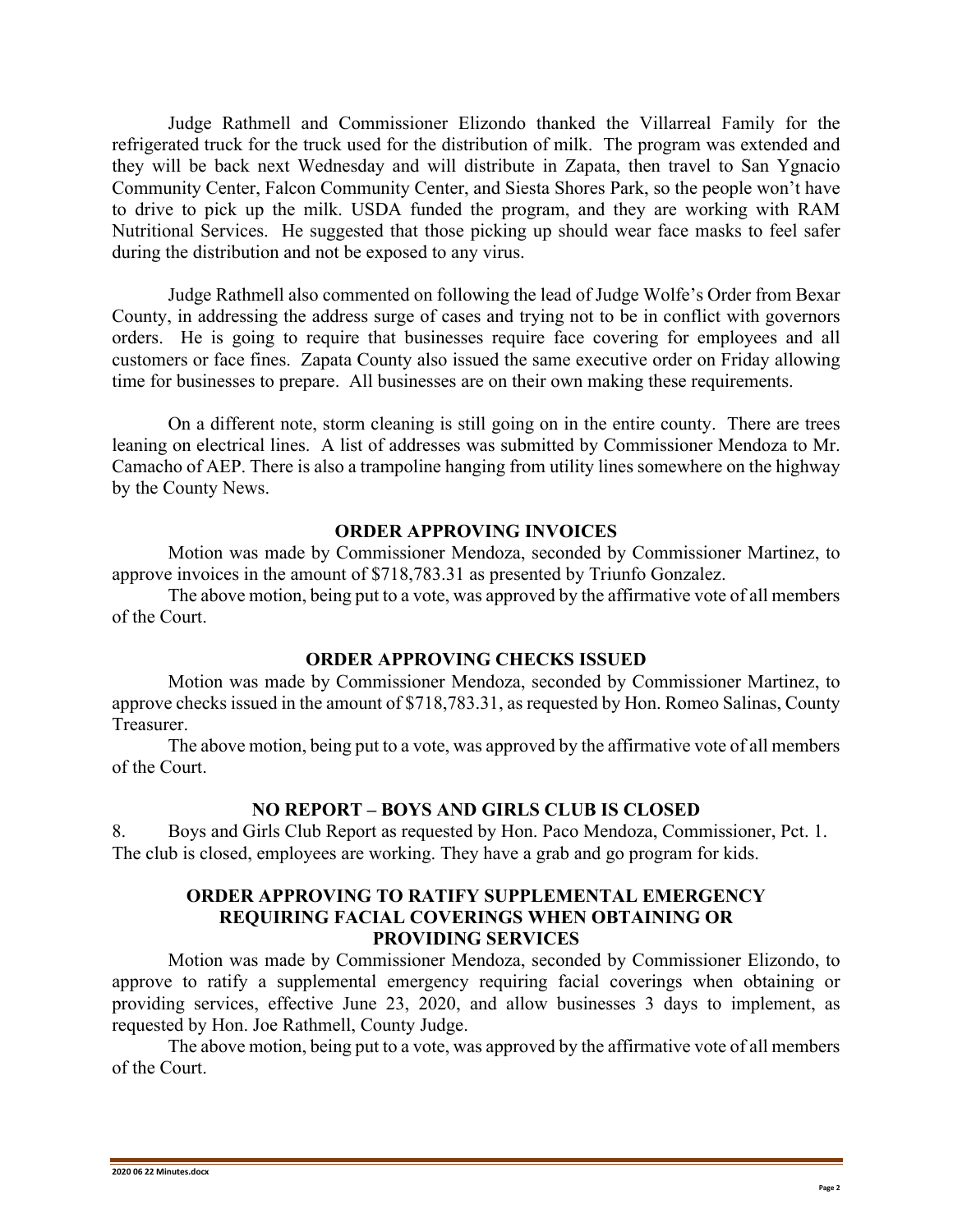### **NO ACTION WAS TAKEN ON THE FOLLOWING ITEM**

11. to approve measures to address the surge in local COVID-19 cases as requested by Hon. Joe Rathmell, County Judge.

# **ORDER APPROVING TRANSFER OF JORGE JASSO TO SLOT 15-011-SLOT#3 LABOR/MAINTENANCE**

Motion was made by Commissioner Martinez, seconded by Commissioner Mendoza, to approve the transfer of Jorge Jasso, 15-011-slot #5, labor/maintenance at \$9.32 per hour to 15- 011-slot #3, labor/maintenance at \$10.50 per hour, effective June 22, 2020, as requested by Hon. Paco Mendoza, Commissioner Pct. 1.

The above motion, being put to a vote, was approved by the affirmative vote of all members of the Court.

# **ORDER APPROVING PAYMENT TO SANTOS CASTILLO FOR REPAIRS MADE AT ZAPATA COUNTY JUSTICE OF THE PEACE PCT. 1 OFFICE**

Motion was made by Commissioner Martinez, seconded by Commissioner Mendoza, to approve payment to Santos Castillo in the amount of \$1,400.00 for repairs made at the Zapata County Justice of the Peace, Pct. 1 Office, as part of COVID-19 expense, and will be submitted for reimbursement, as requested by Hon. Paco Mendoza, Commissioner Pct. 1.

The above motion, being put to a vote, was approved by the affirmative vote of all members of the Court.

# **ORDER APPROVING SUBMISSION OF LETTER TO TXDOT REQUESTING THAT SPEED LIMIT AT NORTH SIDE OF EXIT OF TOWN TO BE DECREASED TO 35 MPH FOR PUBLIC SAFETY**

Motion was made by Commissioner Mendoza, seconded by Commissioner Elizondo, to approve the submission of a letter to TXDOT requesting that the speed limit at the North side of exit of town be decreased to 35 mph for public safety as requested by Hon. Olga M. Elizondo, Commissioner Pct. #2.

The above motion, being put to a vote, was approved by the affirmative vote of all members of the Court.

# **ORDER TO TABLE REQUEST BY CARLOS COLINA-VARGAS REGARDING PREPARATION OF PARK MASTER PLAN AND APPOINTMENT OF SIX PERSONS TO AD HOC COMMITTEE**

Motion was made by Commissioner Mendoza, seconded by Commissioner Martinez, to table request by Carlos Colina-Vargas regarding the preparation of a Park Master Plan, as recommended by the Texas Parks and Wildlife Department, by the firm of Carlos Colina-Vargas, AICP & Associates; and to appoint six persons to an Ad Hoc Committee for providing citizen input in the preparation of the Park Master Plan.

The above motion, being put to a vote, was approved by the affirmative vote of all members of the Court.

### **ORDER APPROVING CONSENT ITEMS**

Motion was made by Commissioner Mendoza, seconded by Commissioner Martinez, to approve the installment of a streetlight at the following address:

- a. 475 Falcon Shores Drive (Falcon Shores Unit 1, Block 8, Lots 33-34)
- b. 2169 Park Drive (Lots 215, Area B, Lago Halcon, FLEE)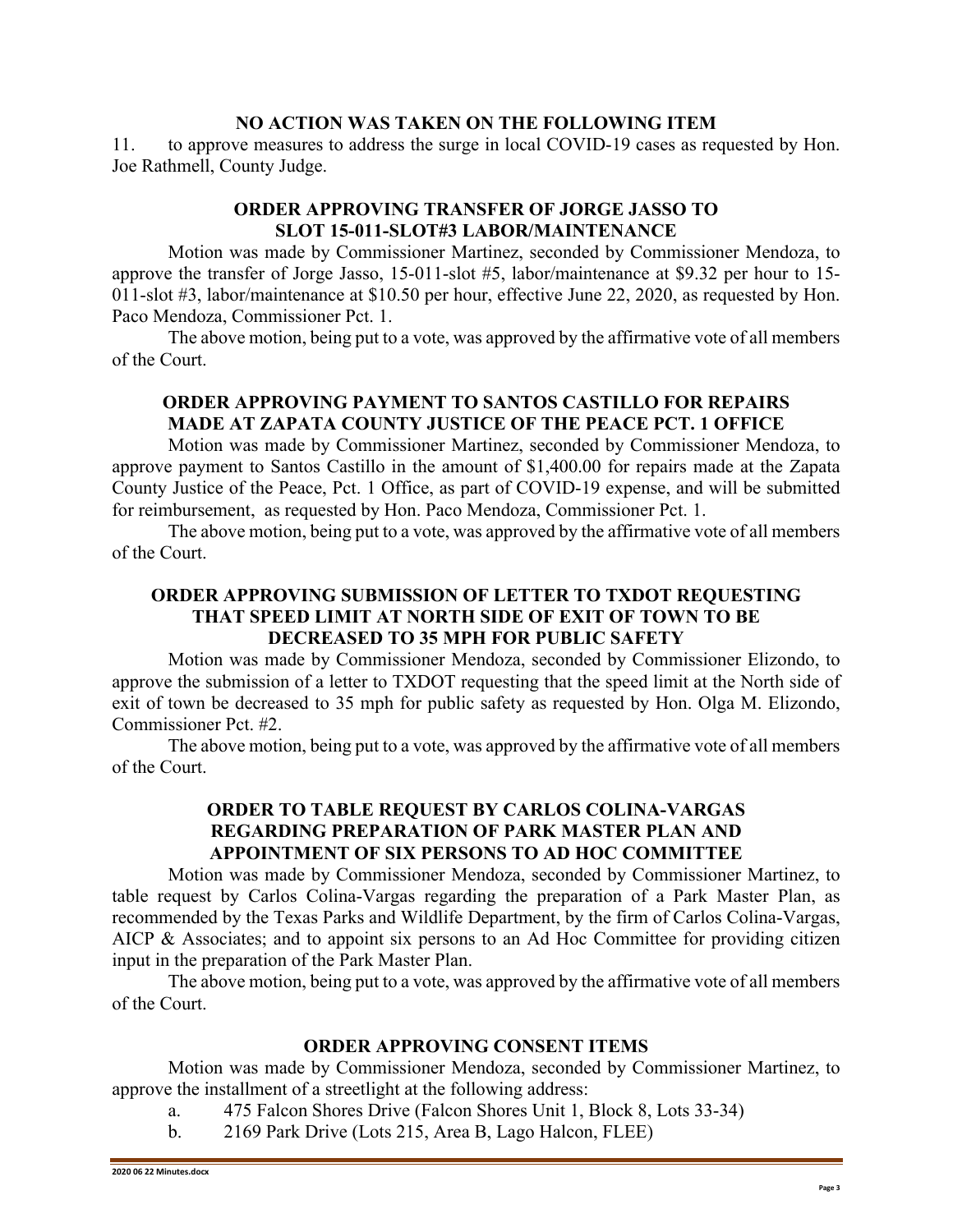as requested by Hon. Paco Mendoza, Commissioner Pct. 1.

Motion was made by Commissioner Mendoza, seconded by Commissioner Martinez, to approve the following line-item transfers to meet departmental needs:

|             | <b>DEPARTMENT LINE ITEM</b> |               | <b>FUND</b>                             | <b>AMOUNT</b> |
|-------------|-----------------------------|---------------|-----------------------------------------|---------------|
| <b>FROM</b> | Constable Pct. 2            | 010-42855-550 | Workshop/Travel                         | \$1,685.17    |
| TO          | Constable Pct. 2            | 010-31155.550 | Constable Pct. 2 Supplies               | \$1,685.17    |
| <b>FROM</b> | Constable Pct. 2            |               | 010-45555-550 Constable Pct. 2 Repairs  | \$75.62       |
| TO T        | Constable Pct. 2            |               | 010-31155-550 Constable Pct. 2 Supplies | \$75.62       |

as requested by Daniel Arriaga, Constable Pct. 2.

The above motion, being put to a vote, was approved by the affirmative vote of all members of the Court.

# **ORDER APPROVING REPLAT OF LOT 125 BLOCK 25 IN SAN YGNACIO, TEXAS INTO LOTS 125A AND 125B BLOCK 25**

Motion was made by Commissioner Elizondo, seconded by Commissioner Martinez, to approve replate of Lot 125, Block 25 in San Ygnacio, Texas, into Lots 125A and 125B Block 25 as requested by Manuel Gonzalez, Premier Engineering. Lots will be divided into 2 lots,  $1 - 80$  X 80 and 60 X 80, the property has utilities and is following model subdivision rules.

The above motion, being put to a vote, was approved by the affirmative vote of all members of the Court.

# **MOTION WAS MADE BY COMMISSIONER MENDOZA, SECONDED BY COMMISSIONER MARTINEZ, TO ENTER INTO EXECUTIVE SESSION**

# **MOTION WAS MADE BY COMMISSIONER MENDOZA, SECONDED BY COMMISSIONER MARTINEZ, TO RETURN TO REGULAR SESSION**

#### **ORDER APPROVING TO START PROCUREMENT PROCESS FOR CONSULTANT FOR CORONAVIRUS RELIEF FUNDING**

Motion was made by Commissioner Martinez, seconded by Commissioner Mendoza, to approve to start procurement process for a Consultant/Administrator for the Coronavirus Relief Funding as requested by Carl Esser, Esser & Company Consulting, LLC.

The above motion, being put to a vote, was approved by the affirmative vote of all members of the Court.

### **ORDER APPROVING APPOINTMENT OF FELIX GARCIA AS NEW VETERANS SERVICE OFFICER**

Motion was made by Commissioner Mendoza, seconded by Commissioner Elizondo, to approve appointment of Felix Garcia as the new Veterans Service Officer as requested by Hon. Joe Rathmell, County Judge.

The above motion, being put to a vote, was approved by the affirmative vote of all members of the Court.